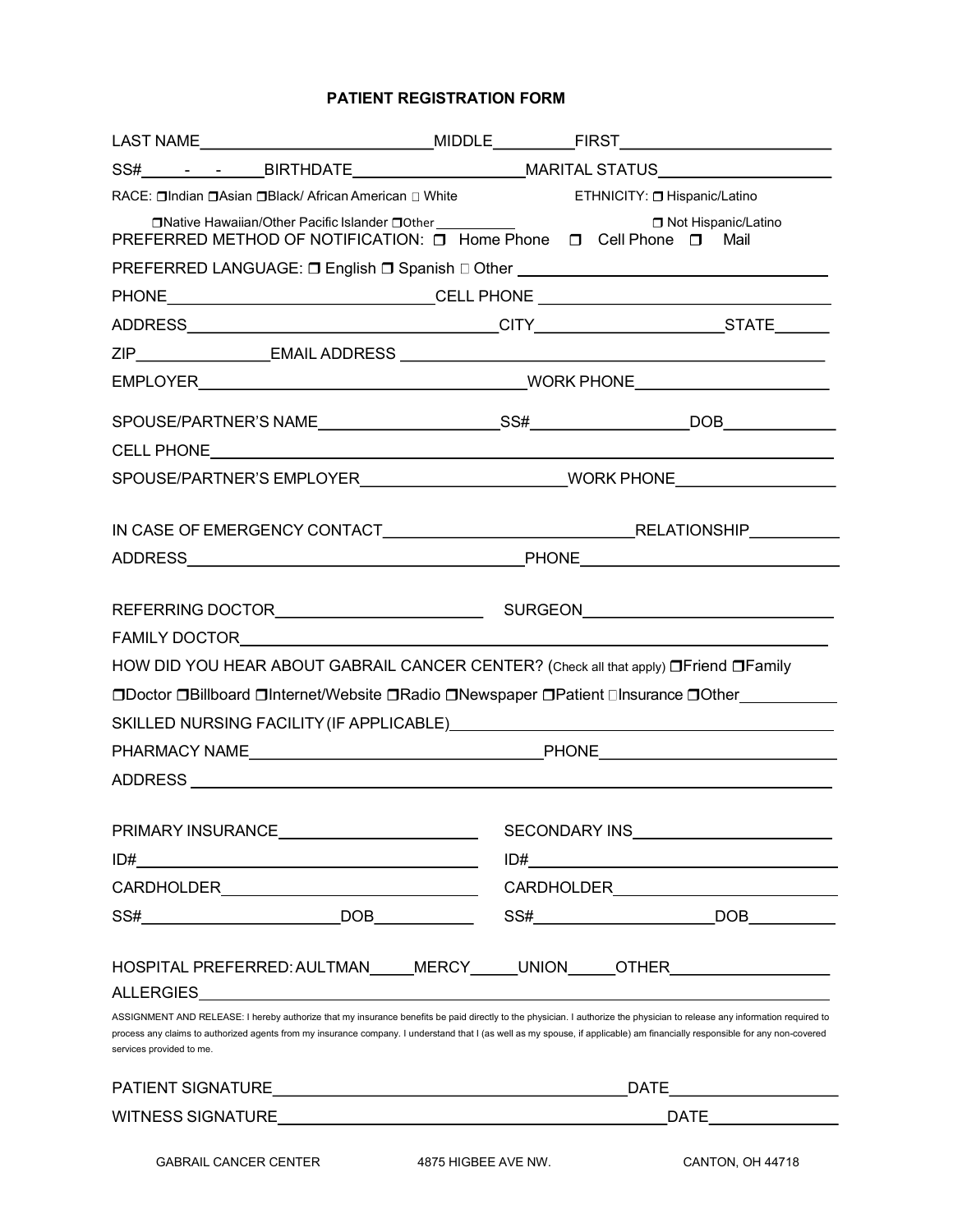### MEDICAL INFORMATION

| Please list your medications below please include date started and how many times per day taken. |                   | Date:________________ |           |          |
|--------------------------------------------------------------------------------------------------|-------------------|-----------------------|-----------|----------|
|                                                                                                  |                   |                       |           |          |
|                                                                                                  |                   |                       |           |          |
| Medications                                                                                      | <b>Start Date</b> | Dose                  | Frequency | D/C Date |
|                                                                                                  |                   |                       |           |          |
|                                                                                                  |                   |                       |           |          |
|                                                                                                  |                   |                       |           |          |
|                                                                                                  |                   |                       |           |          |
|                                                                                                  |                   |                       |           |          |
|                                                                                                  |                   |                       |           |          |
|                                                                                                  |                   |                       |           |          |
|                                                                                                  |                   |                       |           |          |
|                                                                                                  |                   |                       |           |          |
|                                                                                                  |                   |                       |           |          |
|                                                                                                  |                   |                       |           |          |
|                                                                                                  |                   |                       |           |          |
|                                                                                                  |                   |                       |           |          |
|                                                                                                  |                   |                       |           |          |

Past Medical History

Past Surgical History

GABRAIL CANCER CENTER 4875 HIGBEE AVE NW. CANTON.OH.44718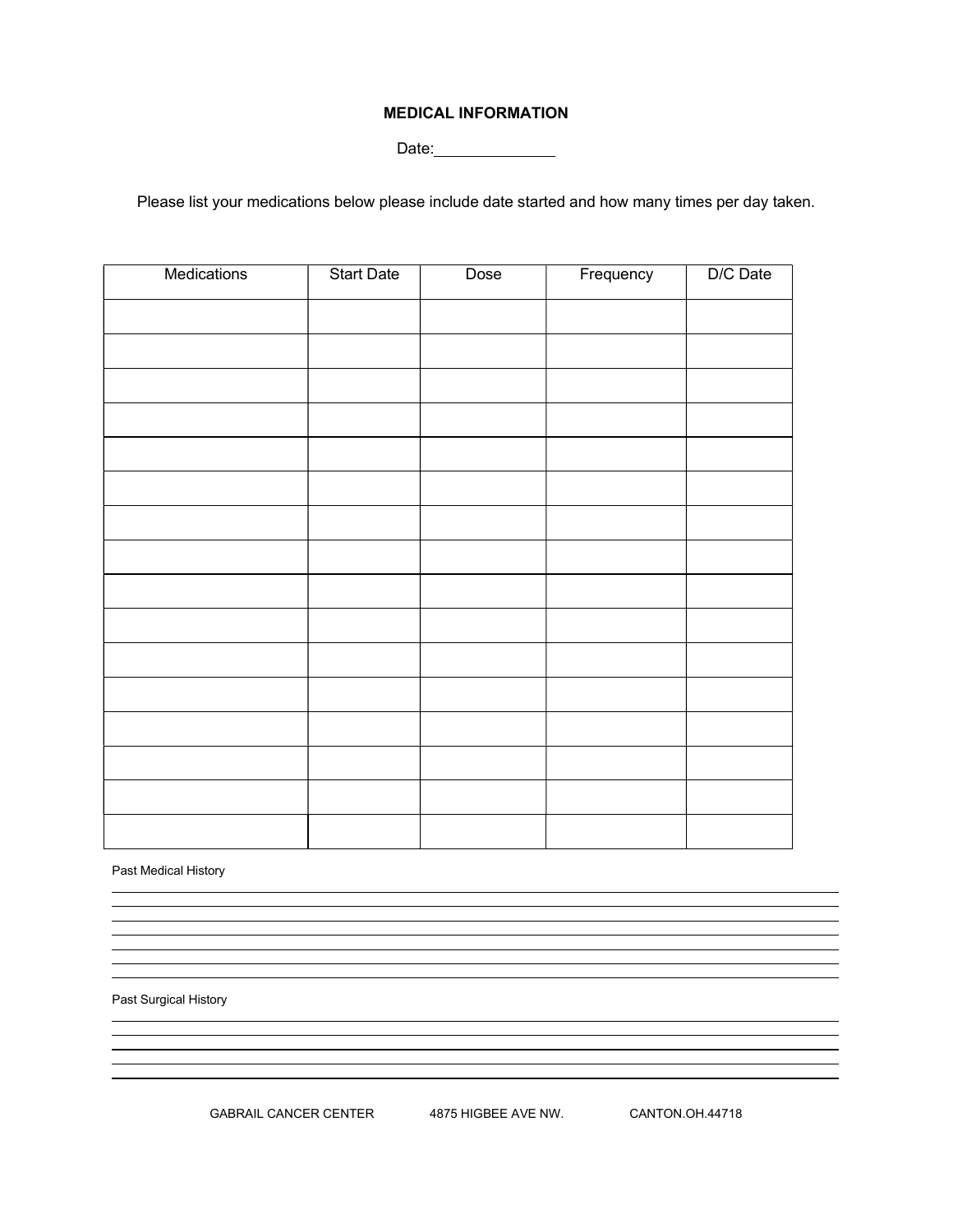# GABRAIL CANCER CENTER

# MEDICAL RECORDS RELEASE AUTHORIZATION

|                                                                                                                                       | <b>GABRAIL CANCER CENTER</b> |  |  |  |
|---------------------------------------------------------------------------------------------------------------------------------------|------------------------------|--|--|--|
| 4875 Higbee Ave NW - Canton, Ohio 44718<br>Phone (330) 492-3345<br>Fax (330) 491-9758<br><b>MEDICAL RECORDS RELEASE AUTHORIZATION</b> |                              |  |  |  |
|                                                                                                                                       |                              |  |  |  |
|                                                                                                                                       |                              |  |  |  |
|                                                                                                                                       |                              |  |  |  |
|                                                                                                                                       |                              |  |  |  |
| PATIENT NAME                                                                                                                          | PATIENT SIGNATURE            |  |  |  |
| <b>DATE OF BIRTH</b>                                                                                                                  | $SOC$ SEC#                   |  |  |  |
| <b>ADDRESS</b>                                                                                                                        | CITY/STATE/ZIP               |  |  |  |
| <b>DATE</b>                                                                                                                           | WITNESS OR REPRESENTATIVE    |  |  |  |

\*This authorization shall expire 1 year from today's date except as indicated below.

\*I may revoke the authorization at any time by notifying the providing organization in writing,

but if I do it will not have any effect on any previous requests before the revocation date. \*NOTICE TO RECEIVING AGENCY OR INDIVIDUAL: This information is to be treated in accordance with (HIPAA) privacy regulations.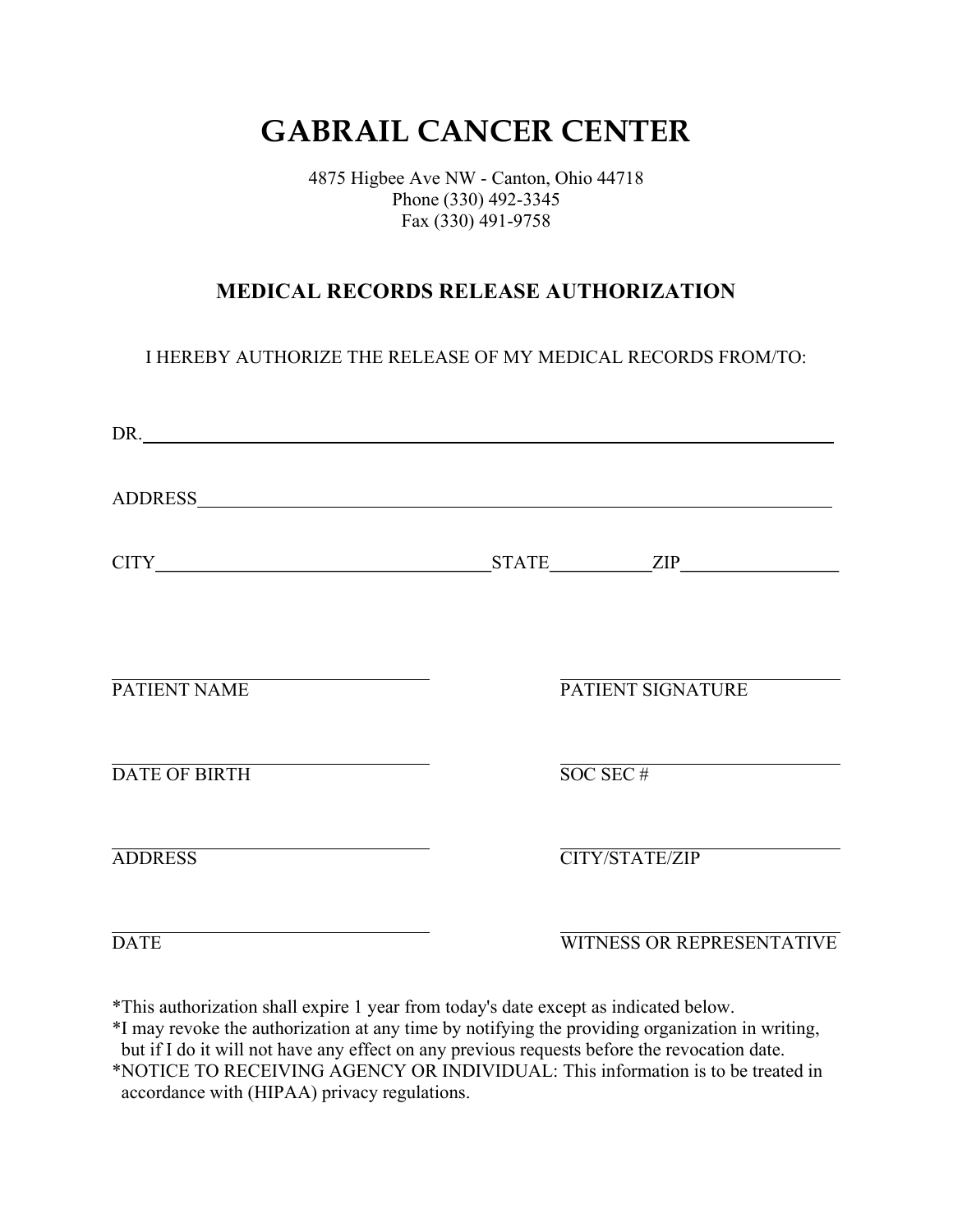# NASHAT Y. GABRAIL, M.D., INC. dba GABRAIL CANCER CENTER

4875 Higbee Ave. NW, Canton, Ohio 44718 PH (330) 492-3345 FX (330) 491-9758

Individual Authorization

Patient Name: ID Number:

We understand that information about you and your health is personal, and we are committed to protecting the privacy of that information. Because of this commitment, we must obtain your special authorization before we may use or disclose your protected health information for the purposes described below. This form provides that authorization and helps us make sure that you are properly informed of how this information will be used or disclosed. Please read the information below carefully before signing this form.

#### USE AND DISCLOSURE COVERED BY THIS AUTHORIZATION

A representative of NASHAT Y. GABRAIL, M.D., INC., must answer these questions completely before providing this authorization form to you. DO NOT SIGN A BLANK FORM. You or your personal representative should read the descriptions below before signing this form.

**Who will disclose the information?** The person(s) or class of persons authorized to disclose the information are described below.

The physician(s) and other clinicians and staff members within Nashat Y. Gabrail, M.D., Inc.

Who will use and/or receive the information? The person(s) or class of persons authorized to use and/or receive the information are described below.

The physician(s) and other clinicians and staff members within Nashat Y. Gabrail, M.D., Inc.

What information will be used or disclosed? The description below should be in enough detail so that you (or any organization that must disclose information pursuant to this authorization) can understand what information may be used or disclosed.

Consultation/progress notes and/or clinical results/findings related to your total health and well-being.

What is the purpose of the use or disclosure? The purposes for which the information will be used or disclosed are described below.

To provide or facilitate treatment for your health and well-being.

When will this authorization expire? The date or event that will trigger the expiration of this authorization should be described below.

Authorization will terminate upon notification, in writing, from you or your personal representative.

#### SPECIFIC UNDERSTANDINGS

By signing this authorization form, you authorize the use or disclosure of your protected health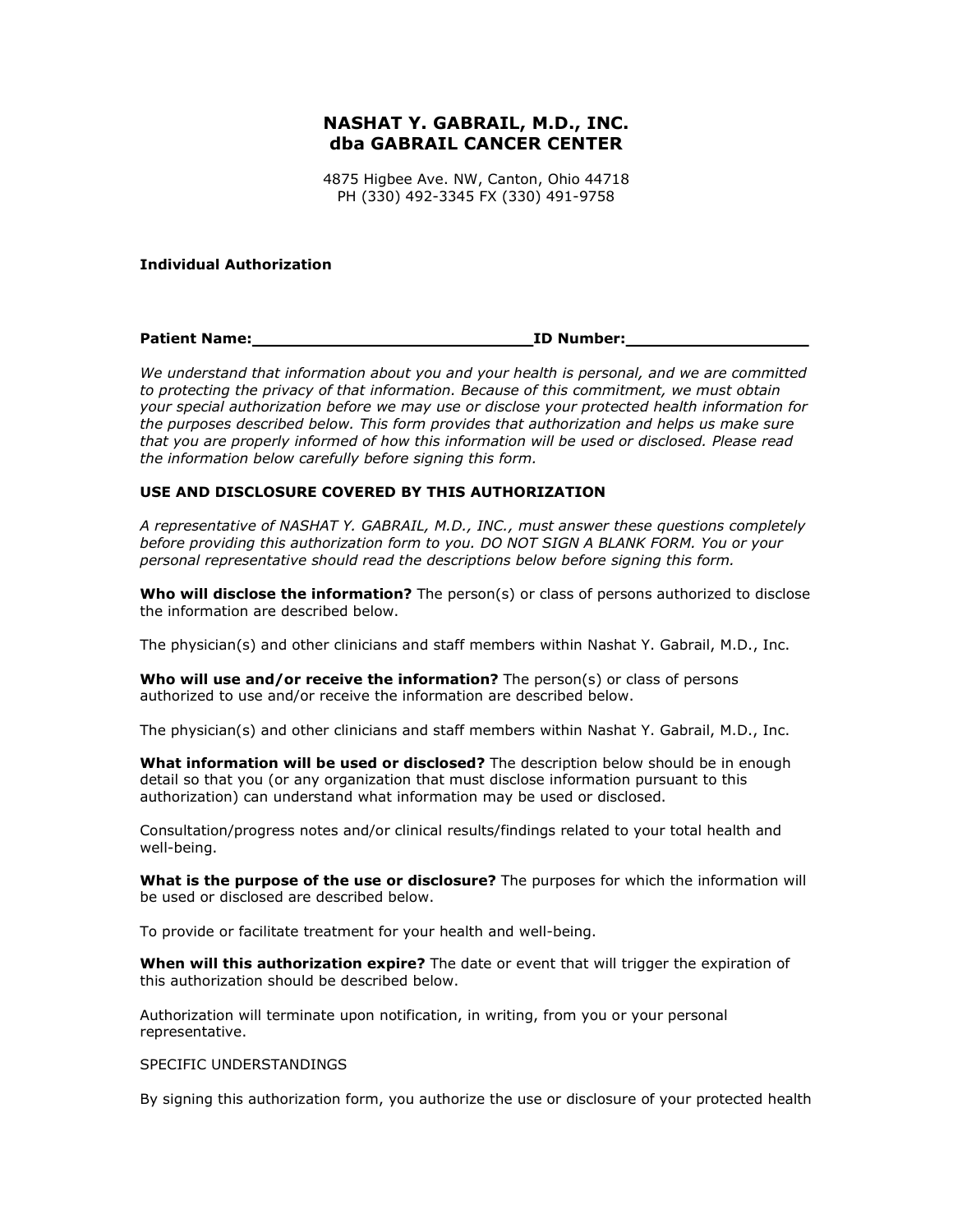information as described above. This information may be redisclosed if the recipient(s) described on this form is not required by law to protect the privacy of the information.

You have a right to refuse to sign this authorization. Your health care, the payment for your health care, and your health care benefits will not be affected if you do not sign this form. However, if your refuse to sign this form, then you or your personal representative will be asked to sign a medical release form each time records need to be released, except for treatment, payment, and normal business operations, disclosures to friends/family involved in your care, emergency or public need, or if information does not identify you. information as described above. This information may be redisclosed if the recipient(s) described on<br>this form is not required by law to protect the privacy of the information.<br>You have a right to refuse to sign this autho

You have a right to see and copy the information described on this authorization form in accordance with our record access policies. You also have a right to receive a copy of this form after you have signed it.

If you sign this authorization, you will have the right to revoke it at any time, except to the extent that we have already taken action based upon your authorization. To revoke this authorization, please write to

#### CONTACT INFORMATION

I authorize the following person(s) to have access or knowledge of my medical well-being



I have read this form and all my questions about this form have been answered. By signing below, I acknowledge that I have read and accept all the above.

Signature of Patient or Personal Representative

Print Name of Patient or Personal Representative

**Date** 

Description of Personal Representative's Authority

THE PATIENT OR HIS OR HER PERSONAL REPRESENTATIVE SHOULD BE PROVIDED WITH A COPY OF THIS FORM AFTER IT HAS BEEN SIGNED.